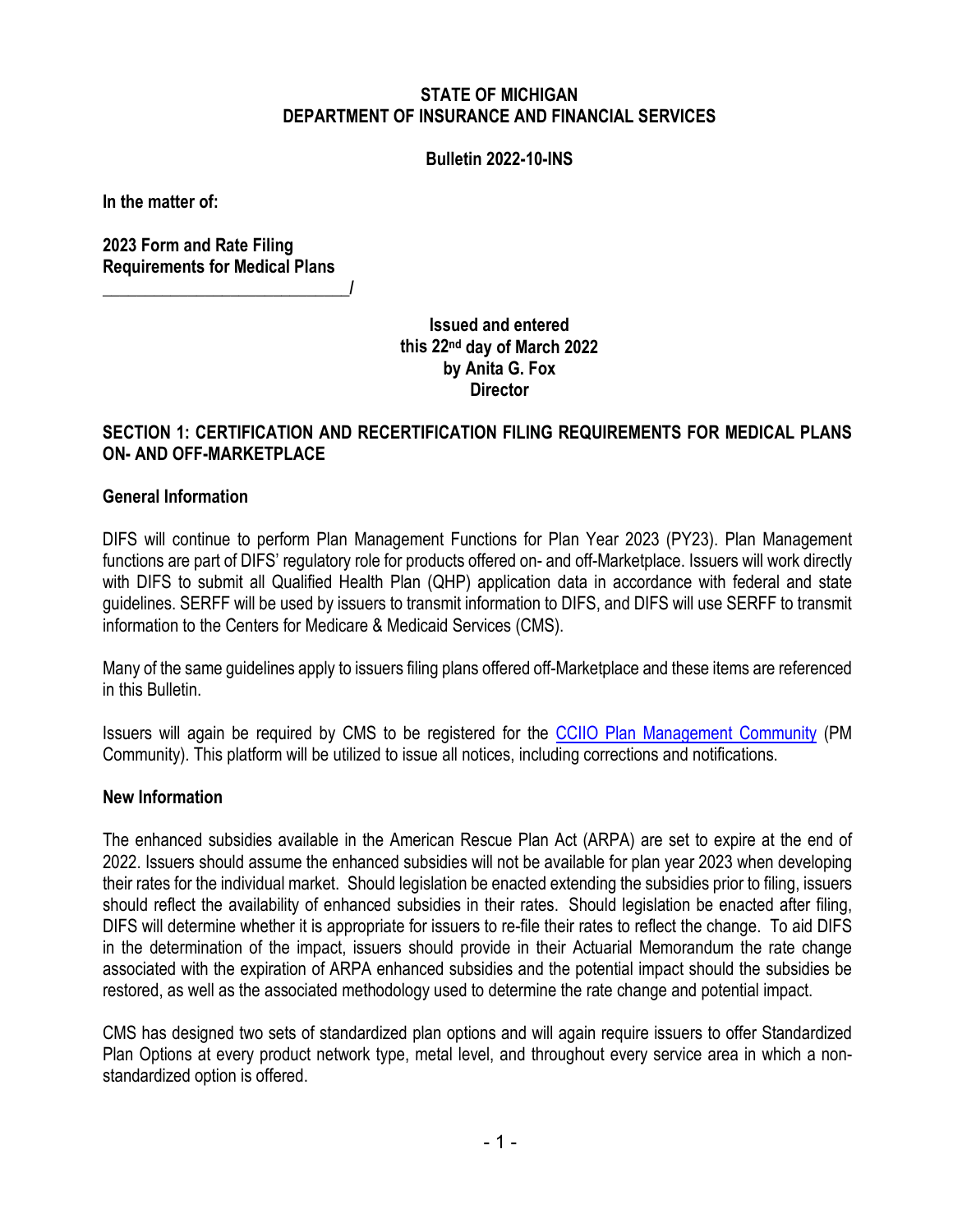Previous protections from discrimination due to gender identity and sexual orientation, removed in 2020, have been restored. See [Executive Order on Preventing and Combating Discrimination on the Basis of Gender](https://www.whitehouse.gov/briefing-room/presidential-actions/2021/01/20/executive-order-preventing-and-combating-discrimination-on-basis-of-gender-identity-or-sexual-orientation/)  [Identity or Sexual Orientation.](https://www.whitehouse.gov/briefing-room/presidential-actions/2021/01/20/executive-order-preventing-and-combating-discrimination-on-basis-of-gender-identity-or-sexual-orientation/)

Pursuant to the new requirements under the Consolidated Appropriations Act, 2021, DIFS is exercising its authority to request issuers to submit their comparative analyses of the design and application of NQTLs as part of the PY23 Form/Rate filing. The analyses should be submitted under the Supporting Documentation tab.

Requirements specific to the No Surprises Act (NSA) can be found on the Checklist for Individual and Small Group Medical Plans – [Forms \(FIS 2307\).](https://www.michigan.gov/difs/-/media/Project/Websites/difs/Form/Insurance/Insurance/FIS_2307.docx?rev=d7601beea21747828356041c1c5fc1dc)

Pursuant to the Notice of Benefit and Payment Parameters for PY23, 45 CFR 156.125 age limits related to autism coverage are presumptively discriminatory. Therefore, benefits for autism spectrum disorder cannot be subject to the age limits set forth shown in MCL 500.3406s. However, reasonable medical management techniques may be applied. See FIS 2307.

The interoperability attestation and justifications will be submitted in CCIIO's Supplemental Submission Module (SSM), not in SERFF.

See Section 4 of this bulletin for information about the new URRT tab in SERFF.

The Health Resources and Services Administration (HRSA) has updated its comprehensive preventive care and screening guidelines for women, infants, children, and adolescents. Updates also include screening for suicide risk and new guidance for behavioral, social and emotional screening.

As the COVID-19 pandemic continues, DIFS will also focus on all COVID-related changes in PY23 submissions. Issuers are reminded of the availability of th[e CMS Vaccine Toolkit,](https://www.cms.gov/files/document/COVID-19-toolkit-issuers-MA-plans.pdf) updated December 17, 2021.

### **New Plans and Recertification of QHPs**

For PY23, DIFS' process for certification and recertification of a QHP is consistent with the process used in prior plan years. Issuers submitting previously approved plans for recertification will be required to submit much of the same information as for prior plan years. Issuers submitting plans for certification for the first time should review the pertinent federal and state guidance. **The omission of any federal or state requirement from this Bulletin should not be construed to mean that compliance with those requirements is not necessary.** For additional guidance, issuers are urged to refer to the [2023 Draft Letter to Issuers \(](https://www.cms.gov/files/document/2023-draft-letter-issuers-508.pdf)Draft Letter).

### **PY23 SUBMISSION TIMELINES**

DIFS has established the following submission dates for Michigan issuers to file their proposed Forms, Rates, and Binders for PY23 for small group and individual markets:

### **Small Group**

Small group issuers submit **Forms, Rates, and Binders** for all on- and off- Marketplace plans in SERFF by May 11, 2022. Rate filing justification Parts I, II, and III will be submitted in the Form/Rate filing under the new URRT Tab. See Exhibits 1 and 2 for the list of required templates and documents.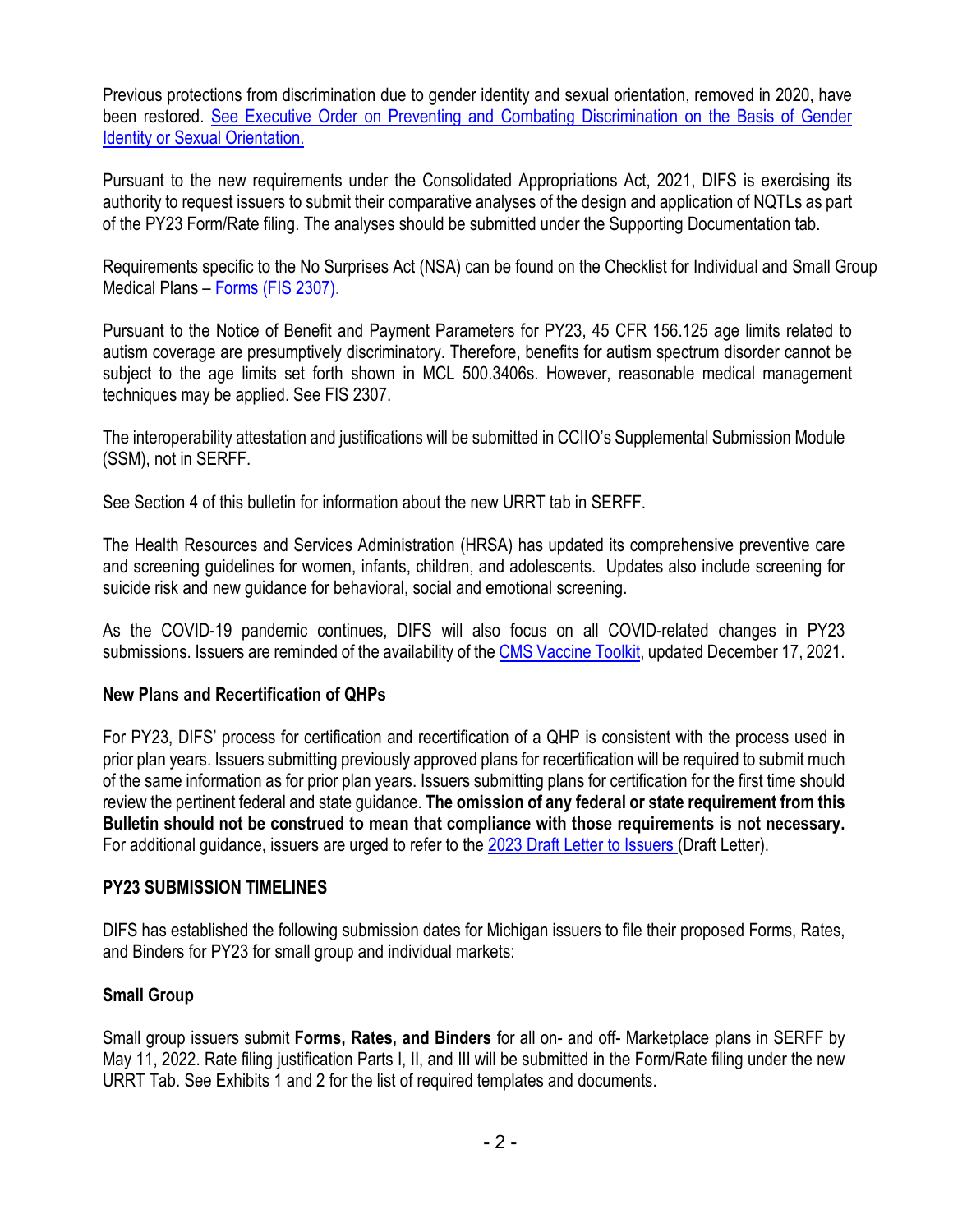### **Individual**

Individual issuers submit **Forms, Rates, and Binders** for all on- and off- Marketplace plans in SERFF by June 8, 2022. Rate filing justification Parts I, II, and III will be submitted in the Form/Rate filing under the new URRT Tab. See Exhibits 1 and 2 for the list of required templates and documents.

These are to be the issuers' **final** rates. **Note:** DIFS will not accept changes to the Rates Table Template after the submission deadline unless the changes are required by DIFS as part of the rate review process.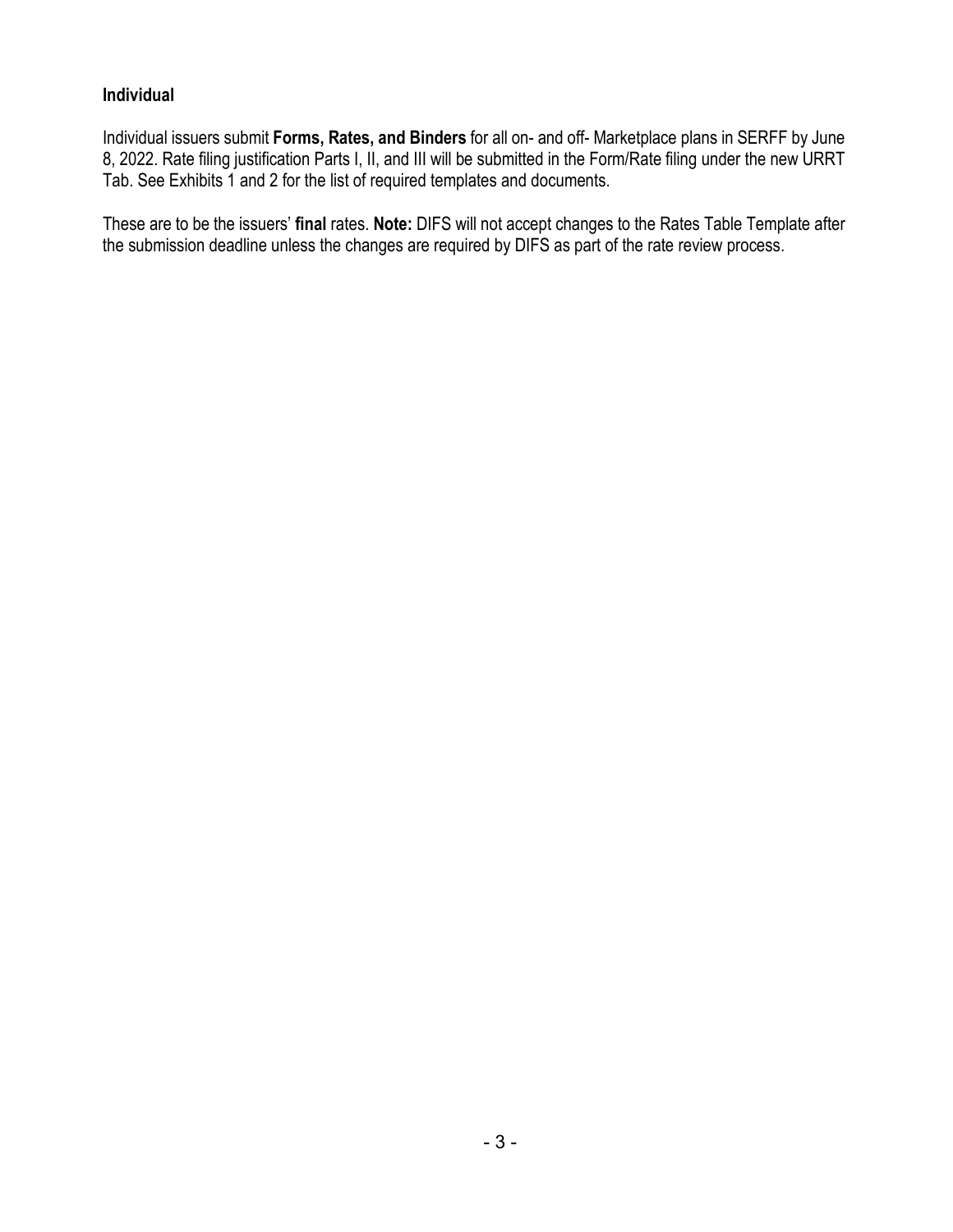# **Timeline for Medical Submissions**

| <b>Activity</b>                                                   |                                                                                                                                        | <b>Small Group</b><br><b>Dates</b> | <b>Individual</b><br><b>Dates</b> |
|-------------------------------------------------------------------|----------------------------------------------------------------------------------------------------------------------------------------|------------------------------------|-----------------------------------|
|                                                                   | Filing Deadline - Forms & Rates and Binder                                                                                             | 5/11/22                            | 6/8/22                            |
| Medical<br>Application<br>Submission and<br><b>Review Process</b> | DIFS' 1 <sup>st</sup> transfer of plan data to CMS;<br>Transparency in Coverage and Plan ID<br>Crosswalk Templates submission deadline | 6/15/22                            |                                   |
|                                                                   | CMS reviews and posts initial QHP application<br>results in PM Community                                                               | 6/16/22 to 7/15/22                 |                                   |
|                                                                   | DIFS' 2 <sup>nd</sup> transfer of plan data to CMS                                                                                     | 7/20/22                            |                                   |
| <b>Final Review</b>                                               | DIFS' final transfer of plan data to CMS                                                                                               | 8/17/22                            |                                   |
|                                                                   | CMS reviews and posts final QHP application<br>results in PM Community                                                                 | 8/18/22 to 9/12/22                 |                                   |
| QHP<br>Agreement/<br>Final<br>Certification                       | <b>CMS</b> sends Certification Notices                                                                                                 | 9/13/22                            |                                   |
|                                                                   | Limited data correction window and last date<br>to withdraw plans                                                                      | 9/15/22 to 9/16/22                 |                                   |
|                                                                   | CMS posts QHP agreements; Issuers send<br>signed agreements; States confirm final<br>plan recommendations                              | 10/4/22 to 10/5/22                 |                                   |
| <b>Open Enrollment</b>                                            |                                                                                                                                        | 11/1/22 to 12/15/22                |                                   |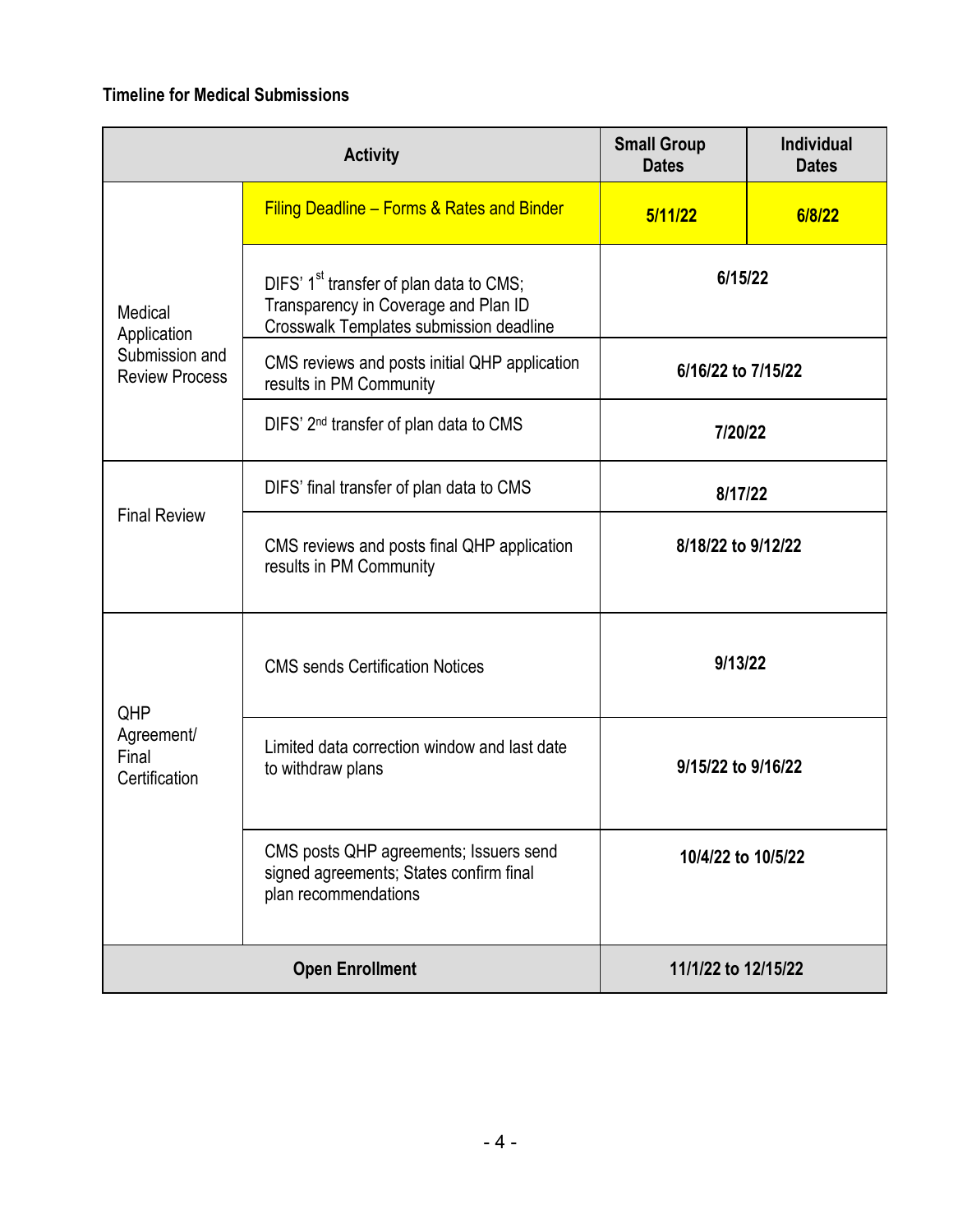### **PY23 Filing Requirements and Templates**

A complete submission includes the SERFF Form/Rate filing and Binder, with all required validated templates and associated items, as outlined in Exhibit 1. Issuers are required to run the PY23 [QHP Application Review](https://www.qhpcertification.cms.gov/s/Review%20Tools)  Tools [including the Data Integrity Tool](https://www.qhpcertification.cms.gov/s/Review%20Tools) for the initial and any subsequent template submissions.

All template revisions made during DIFS' review must be uploaded to the same locations as originally filed i.e., filing, Binder, or both. See Exhibit 1.

**Note:** only one Business Rules Template and Transparency in Coverage Template needs to be completed. Each template should include both individual and small group plans and be submitted in the SERFF Binder. The exception is the Transparency Coverage Template is not required for off-Marketplace only submissions.

### **PY23 Quality Improvement Strategy Filing Requirement**

The Quality Improvement Strategy standards beginning in 2023 include requiring issuers to address their efforts to reduce healthcare disparities in addition to the previous requirement to report on a QIS that includes at least one topic area defined in section 1311(g) of the Affordable Care Act.

Issuers should consult the [QHP Certification Application Materials](https://www.qhpcertification.cms.gov/s/Application%20Materials) for instructions on how to meet the QIS requirements for the PY23 QHP Application Period. Issuers must complete and submit a QIS Implementation Plan and Progress Report Form to DIFS by submitting in the SERFF Binder under the Supporting Documentation tab.

The deadline for submitting this form in the small group market is May 11, 2022, and the deadline for the individual market is June 8, 2022.

#### **PY23 Checklist Requirements**

Checklists that must be completed and filed as shown in Exhibit 1 are:

- Checklist for Individual and Small Group Medical Plans– Forms [\(FIS 2307\);](https://www.michigan.gov/difs/-/media/Project/Websites/difs/Form/Insurance/Insurance/FIS_2307.docx?rev=d7601beea21747828356041c1c5fc1dc)
- Checklist for Individual and Small Group Medical Plans–Rates [\(FIS 2306](https://www.michigan.gov/difs/-/media/Project/Websites/difs/Form/Insurance/Insurance/FIS_2306.docm?rev=d2a4696556214a7a90015ce9b9786813)); and
- Checklist for Individual and Small Group Medical Plans–Network Adequacy [\(FIS 2313](https://www.michigan.gov/difs/-/media/Project/Websites/difs/Form/Insurance/Insurance/FIS_2313.docx?rev=dfaef51aea524323a7dfad615081f590)).

### **Revisions to Previously Approved QHPs: Red-Lined Versions**

Issuers revising previously approved QHP forms must provide red-lined versions, as well as clean versions. The red-lined and clean versions should both be filed under the Forms Schedule tab of the SERFF Form/Rate filing under the same document number. **Note:** forms not being revised must still be submitted.

### **File Naming**

Certain items under the Supporting Documentation tab in the Form/Rate filing and/or Binder must adhere to a standard naming convention as follows: IssuerName\_MIFormDescription\_Version#. The purpose of adherence to a standard naming convention is to have the ability to track new versions as they are updated. It is important to start with Version 1 and use the same issuer name and form description in the file name each time. In addition, all review tools must be run each time a template is revised.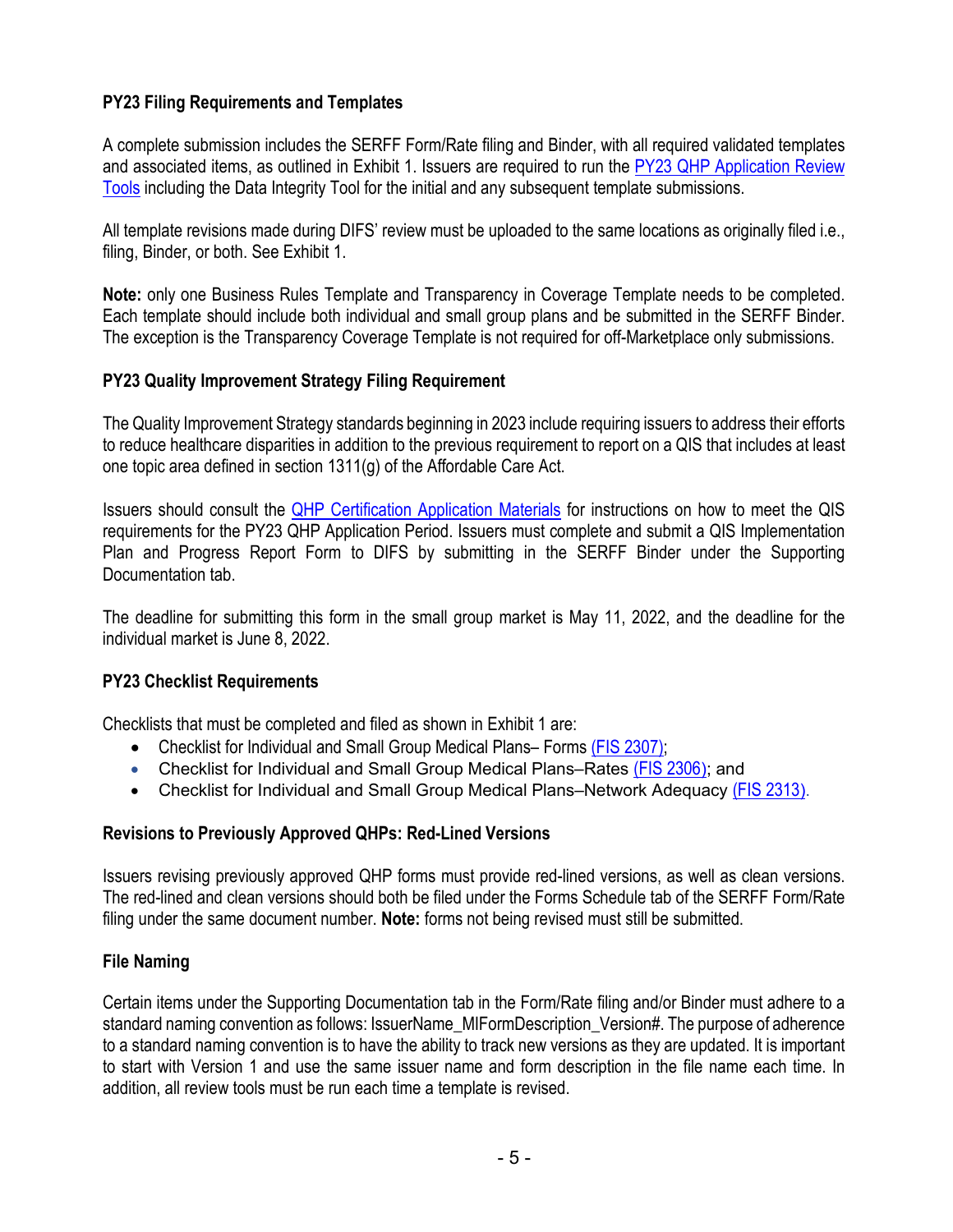Items that are required to have a standard naming convention are:

- **DIFS Medical Forms Checklist:**
- DIFS Medical Rates Checklist:
- DIFS Medical Network Adequacy Checklist;
- Michigan Network Data Template;
- Rates Table Template;
- Actuarial Memorandum;
- URRT;
- MI Uniform Modification Justification Form;
- Justifications and Attestations;
- Summary of Benefits and Coverage; and
- Any document that is amended from its original version that is not automatically versioned through SERFF.

### **Transitional Plans**

Pursuant to prior CMS guidance, DIFS Order 2021-013-M extended the transitional policy so long as policies did not remain in force beyond December 31, 2022. Issuers with active transitional programs should develop a process to end these policies and advise insureds of their options for coverage.

CMS could decide to extend the program. If no action is taken, the program comes to an end.

### **SERFF Filings**

All federal and Michigan-specific templates must be filed in Excel formats. Do not submit templates in PDF. Additionally, **do not** submit templates under the Supporting Documentation tab of the Binder, except for the Plan ID Crosswalk and Michigan Network Data templates.

Under Section 234 of the Michigan Insurance Code, MCL 500.234, the Director has the discretion to designate certain records to be nonpublic. Accordingly, issuers have the option to mark their filings as confidential upon submission. The filings will remain confidential until one day after the submission deadline at which time DIFS will make the filings public.

### **Guaranteed Renewability**

All individual and small group plans offered on- and off-Marketplace must comply with federal and state law regarding guaranteed renewability, including all applicable federal regulations and guidance, and DIFS Bulletin [2011-17-INS.](https://www.michigan.gov/difs/-/media/Project/Websites/difs/Bulletins/2011/Bulletin_2011-17-INS.pdf?rev=508db6d64b4541c0be3b4c0e56d79e02)

### **Plan Withdrawal**

Plans may be withdrawn in accordance with the process published in the [Draft Letter.](https://www.cms.gov/files/document/2023-draft-letter-issuers-508.pdf) The final opportunity to withdraw plans will be during the plan confirmation process. Issuers opting to withdraw must submit the following in both the SERFF Form/Rate filing and Binder:

1. A completed CMS Plan Withdrawal form for plans offered either on-Marketplace or on- and off-Marketplace *or* a list of plans to be withdrawn for those offered off-Marketplace only.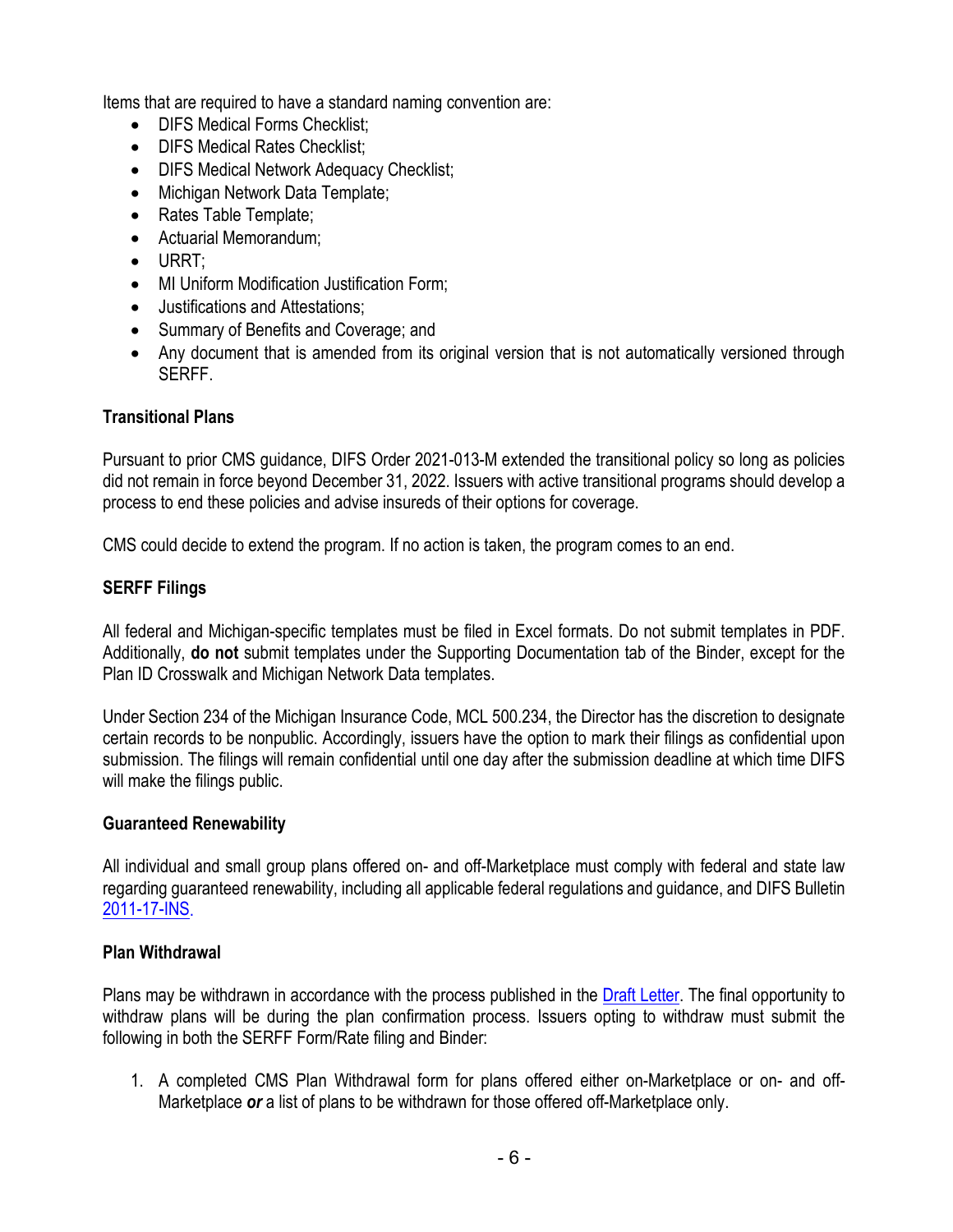- 2. A letter to the DIFS Director outlining the issuer's intent and how it will comply with both state and federal guaranteed renewability and availability requirements.
- 3. A copy of the proposed letter that will be sent to enrollees/consumers outlining the issuer's intent and detailing **all** options available to the enrollee/consumer, including seeking coverage from a different issuer. This letter must not be sent to enrollees/consumers until approved by DIFS.

**Note:** Do not make changes to templates. Also, pursuant to Michigan statute, MCL 500.2213b(6), once an issuer withdraws from a nongroup or group market completely, there is a 5-year waiting period during which that issuer may not issue health coverage in the market from which it withdrew.

### **Uniform Modification and Plan ID Crosswalk**

DIFS requires that the MI Uniform Modification Justification Form [\(FIS 2316](https://www.michigan.gov/difs/-/media/Project/Websites/difs/Form/Insurance/Insurance/FIS_2316.docx?rev=96c43a67421940aaa7113b93de5f7643)) and Plan ID Crosswalk Template be submitted as shown in Exhibit 1.

CMS requires that the Plan ID Crosswalk Template, together with authorization from DIFS, be submitted to [CCIIO Plan Management Community](https://www.qhpcertification.cms.gov/s/Plan%20Management%20Community) for QHPs in the individual market. The deadline for this submission is June 15, 2022.

### **Licensure and Good Standing**

DIFS will review the licensure status of all issuers filing plans on- and/or off- Marketplace.

### **Annual Limit on Cost-Sharing**

The PY23 out-of-pocket maximums for Marketplace-certified QHPs are \$9,100 for individuals and \$18,200 for families.

### **Changes to Cost-Sharing**

After the initial transfer to CMS, changes made to copay amounts and coinsurance percentages cannot be made without DIFS' approval.

### **Service Area**

Issuers must create separate Service Area IDs for individual and small group service areas. Issuers must either use the same Service Area Template across all Binders or ensure no Service Area IDs repeat across the Binders, even when the service area is intended to serve both markets.

Prior to DIFS' first transfer of plan management binder data to CMS via SERFF on June 15, 2022, issuers should inform DIFS of any service area data change.

After DIFS' final transfer August 17, 2022, service area data may only be changed with DIFS' approval and submission of a Data Change Request (DCR) to CMS, even if the change is directed by DIFS or CMS. The DCR must include an explanation and justification for the change(s), evidence of state approval, and the DCR Supplement. As CMS no longer requires the signed State Authorization of QHP Data Change Request form for Michigan issuers, state approval may be obtained through email and attached to the DCR in the PM Community.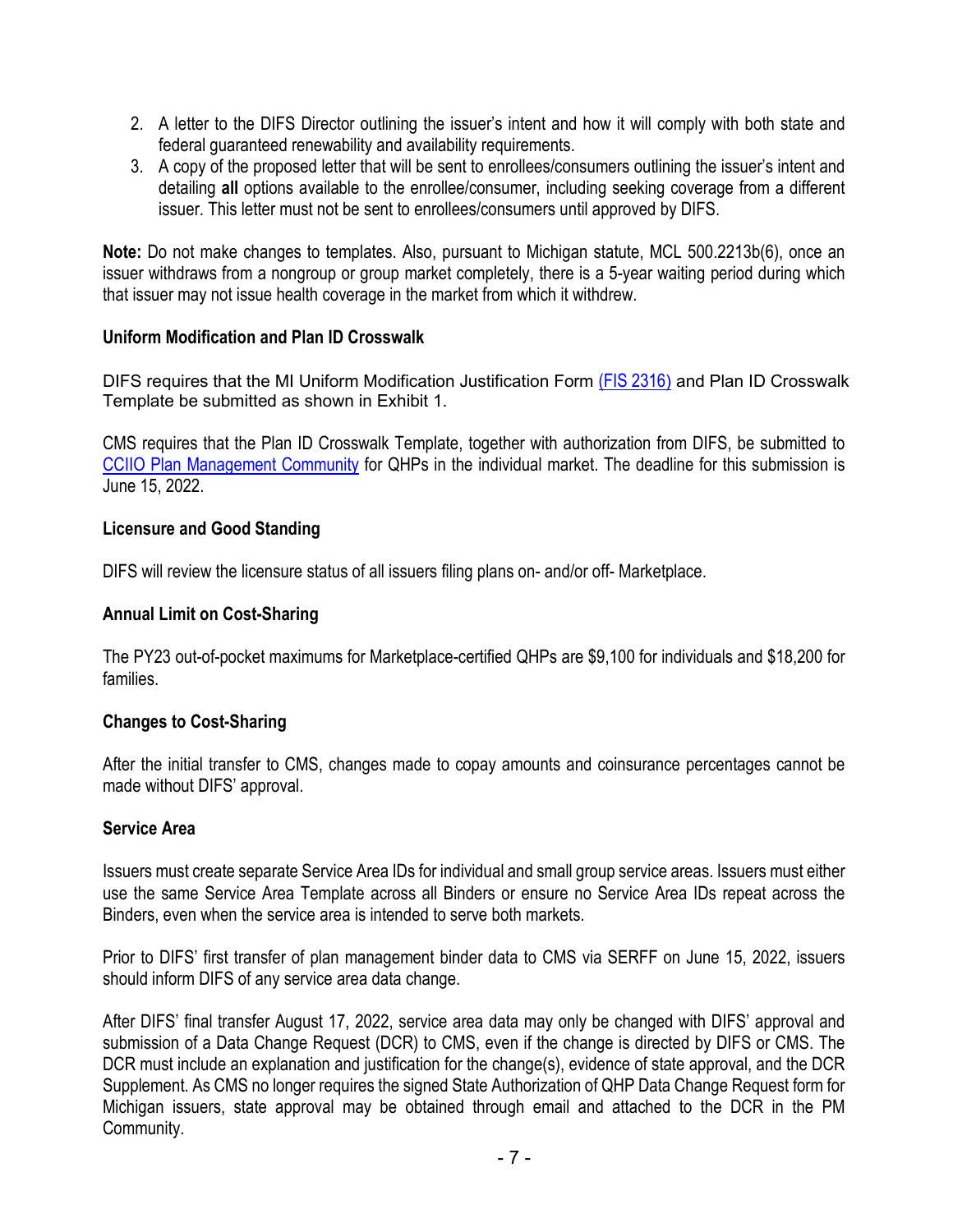Examples of service area data changes:

- 1. Revising Service Area Template to:
	- a. change any service area name or ID
	- b. add or remove a service area
	- c. add or remove a county/ies to a service area
	- d. change a county from full to partial
	- e. change a county from partial to full
	- f. adding or removing a zip code(s) associated with a partial county
- 2. Revising the Plans and Benefits Template (PBT) to:
	- a. Change Service Area ID
	- b. Add or remove a Service Area ID
- 3. Any change to the list of counties associated with a particular plan

Service Area Data Changes must be reflected on the Michigan Network Data Template, as applicable.

For more information, see [CMS' data change windows page](https://www.qhpcertification.cms.gov/s/Data%20Change%20Windows) and the Data Change Request Instructions and Supporting Documents.

### **Network Adequacy**

New for PY23, DIFS will resume collecting the National Provider Identifier Number (NPI) on the Michigan Network Data Template.

The network adequacy requirements, standards, and approach for review are unchanged from PY22. The [Michigan Network Adequacy Guidance](https://www.michigan.gov/difs/-/media/Project/Websites/difs/Form/Insurance/HMO/Network_Adequacy_Guidance.pdf?rev=e4666ad8d45a4350a046ba0ae7aec26d) reflects network sufficiency requirements and standards. See also [Network Data Template Instructions,](https://www.michigan.gov/difs/-/media/Project/Websites/difs/Form/Insurance/HMO/Network_Data_Template_Instructions.pdf?rev=0404f7959d21411d84300057d14cd7e8) and [Checklist for Individual and Small Group Medical Plans - Network](https://www.michigan.gov/difs/-/media/Project/Websites/difs/Form/Insurance/Insurance/FIS_2313.docx?rev=dfaef51aea524323a7dfad615081f590)  [Adequacy \(FIS 2313\).](https://www.michigan.gov/difs/-/media/Project/Websites/difs/Form/Insurance/Insurance/FIS_2313.docx?rev=dfaef51aea524323a7dfad615081f590)

### **Essential Community Providers**

The ECP requirements have changed to increase the ECP threshold from 20 to 35 percent of available ECPs in each plan's service area. DIFS requires issuers to submit the results of the ECP Tool in the SERFF Binder under the Supporting Documentation tab.

See CMS' web page [QHP Certification Application Materials](https://www.qhpcertification.cms.gov/s/Application%20Instructions) for Application Instructions, ECP and Network Adequacy, and Review Tools.

## **Patient Safety Standards**

DIFS no longer requires issuers submit a separate attestation for PY22 and beyond as the federal State Partnership Exchange (SPE) Issuer Attestation Response Form includes verification of compliance with Patient Safety Standards in accordance with 45 CFR.156.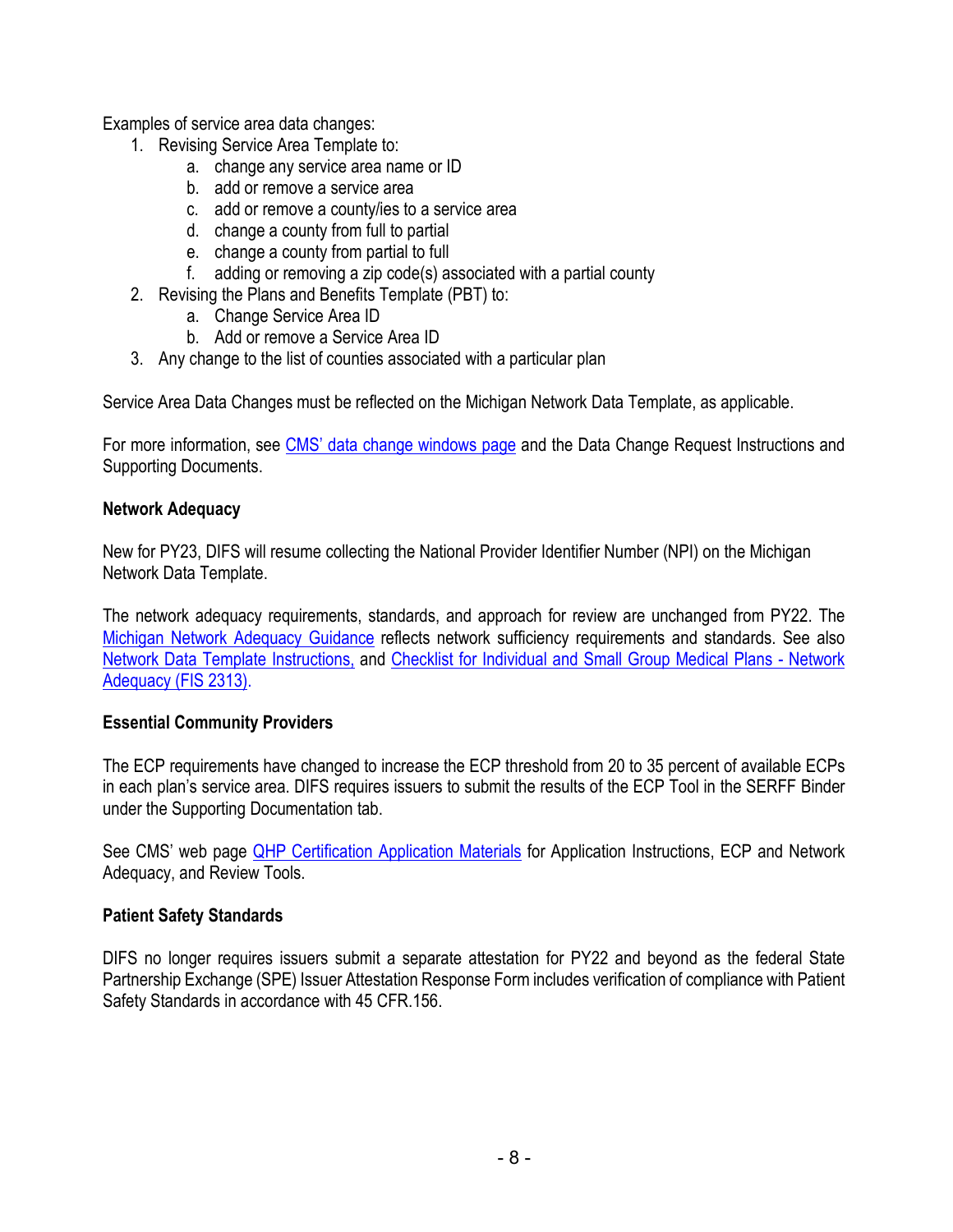# **SECTION 2: CONTRACT REQUIREMENTS (APPLICABLE TO ALL PLANS)**

## **Readability**

Submitted forms must comply with the following readability standards found under MCL 500.2236(3):

- 1. Each form entered under the SERFF Form Schedule tab shall include the form's readability score.
- 2. The readability score must be based on the Microsoft Word Flesch Reading Ease test and have a score of 45 or higher. Forms with a Microsoft Word Flesch Reading Ease score lower than 45 will not be approved by DIFS.
- 3. Health care policies, contracts, and certificates of coverage with more than 3,000 words printed on not more than three pages, or more than three pages of text regardless of the number of words, shall contain a table of contents. (This requirement does not apply to riders or endorsements.)
- 4. Be printed in a font size not less than 10 point.

## **Internal Formal Grievance and External Review Procedures**

QHPs offered by commercial issuers must offer a formal grievance procedure pursuant to MCL 500.2213 and adhere to the external review process under the Patient's Right to Independent Review Act (PRIRA), PA 251 of 2000 (MCL 550.1901 to 550.1929). These procedures must be part of the policy and submitted for approval with the medical filing. If the issuer has DIFS-approved grievance and external review procedures, these must be filed under the Supporting Documentation tab of the SERFF Form/Rate filing.

Complaint and Grievance Policy and Procedures must include information on [DIFS' Health Care Appeals –](https://difs.state.mi.us/Complaints/ExternalReview.aspx) [Request for External Review \(FIS 0018\)](https://difs.state.mi.us/Complaints/ExternalReview.aspx) and contact information for DIFS including fax number, email address, and mailing address.

## **Actuarial Value (AV) Requirements**

All individual and small group plans offered on- and off-Marketplace must be assigned to one of the approved "metal level" AV tiers or be classified as a catastrophic plan. Determinations of AV must conform to 45 CFR 156.140. For PY23, the proposed de minimis range for levels of coverage at § 156.140(c) changes to a variation of +2/-2 percentage points for all standard bronze plans, gold plans, platinum plans, individual market off-Marketplace silver plans, and all small group market silver plans (on and off-Marketplace), as well as a proposed change to the de minimis for expanded bronze plans to +5/-2. In addition, the proposed de minimis range under § 156.200 to +2/0 percentage points for individual market silver QHPs and for the income-based silver CSR plan variations under § 156.400 to +1/0.

## **Religious Employer Exemption**

DIFS will allow issuers providing benefits for *religious employers, non-profit religious employers* or *closely held for profit companies with strong religious beliefs* who qualify for contraceptive coverage exemptions under federal rules to include additional language describing the administration of these benefits. The purpose of the additional language will be to clarify for employees that:

- 1. The employer will not contract, arrange, or pay for contraceptive benefits for employees.
- 2. The issuer will instead provide contraceptive benefits for employees (including notification to employee).
- 3. The costs for these benefits are not included in the program paid for the healthcare coverage.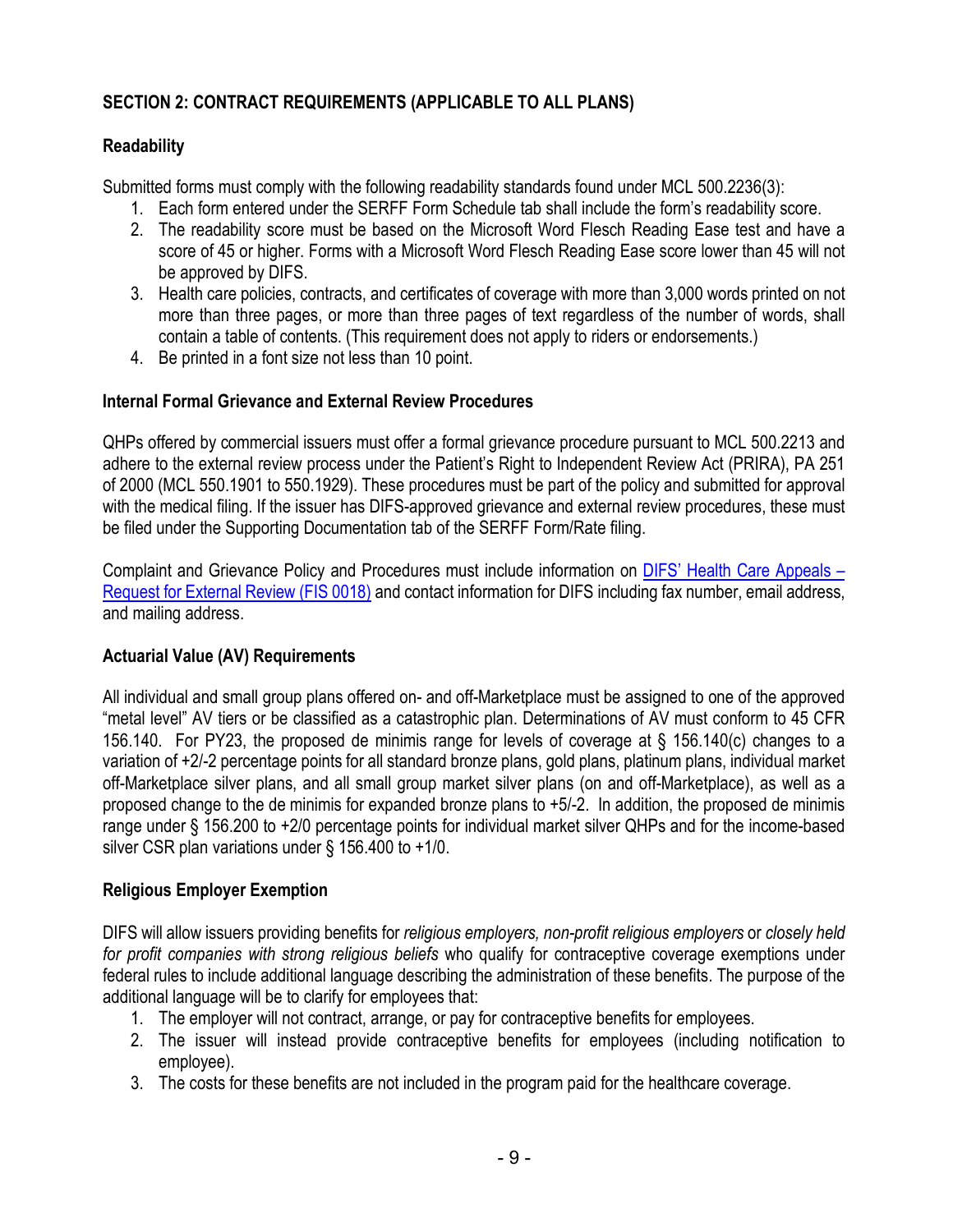# **ESSENTIAL HEALTH BENEFITS (EHB)**

### **EHB Benchmark Plan**

Issuers must use [Michigan's 2022 EHB benchmark plan](https://www.michigan.gov/difs/-/media/DAF2FE1BD1D54F4180FCE4C819ECA449.ashx) and review the benchmark to ensure their plans onand off-Marketplace conform to it.

### **Mental Health Parity and Addiction Equity Act (MHPAEA)**

All individual and small group plans must comply with the federal MHPAEA and applicable regulations. In particular, issuers should carefully review the final rule implementing the MHPAEA, issued on November 13, 2013, and generally applicable to plan and policy years on or after July 1, 2014. Issuers should review the final rule to determine whether a particular plan is subject to the MHPAEA and is compliant with that statute and regulations.

### **Actuarially Equivalent Substitutions of EHB**

Actuarially equivalent substitutions of EHB are not permitted in Michigan.

### **Anti-Discrimination in EHB**

DIFS will review policy and certificate forms for compliance with all provisions of federal and state antidiscrimination law, including but not limited to section 1557 of the Affordable Care Act, 42 USC 18116.

Issuers are encouraged to review in its entirety the Final Rule on Nondiscrimination in Health Programs and Activities, which is set forth at 45 CFR Part 92 (Final Rule). The Final Rule prohibits discrimination on the basis of race, color, national origin, sex, age, disability, gender identity, and sexual orientation.

### **Rehabilitative and Habilitative Services; Autism Spectrum Disorder**

All plans must cover at least 30 visits for speech therapy, plus a combined 30 visits for physical and occupational therapy for rehabilitative services. Plans must also cover at least the same number of visits for habilitative services.

However, for treatment of autism spectrum disorder specifically, plans may not limit the number of visits for any mandated type of treatment, including speech therapy, physical therapy, and occupational therapy.

## **SECTION 3: CONTRACT REQUIREMENTS (APPLICABLE TO ON-MARKETPLACE PLANS ONLY)**

### **Data Corrections After the Final Application Submission Deadline**

Issuers must request data correction changes and receive explicit direction and approval from CMS and DIFS.

- Data change requests to CMS must be initiated in the PM Community, include an explanation and justification for each requested change, and evidence of DIFS' approval. Issuers should work with DIFS to make any change.
- URL changes must be approved by DIFS (CMS authorization is not required) before making changes in the SSM.
- Post-Certification Assessment(s) received from CMS require issuers to communicate to DIFS how errors or corrections were addressed.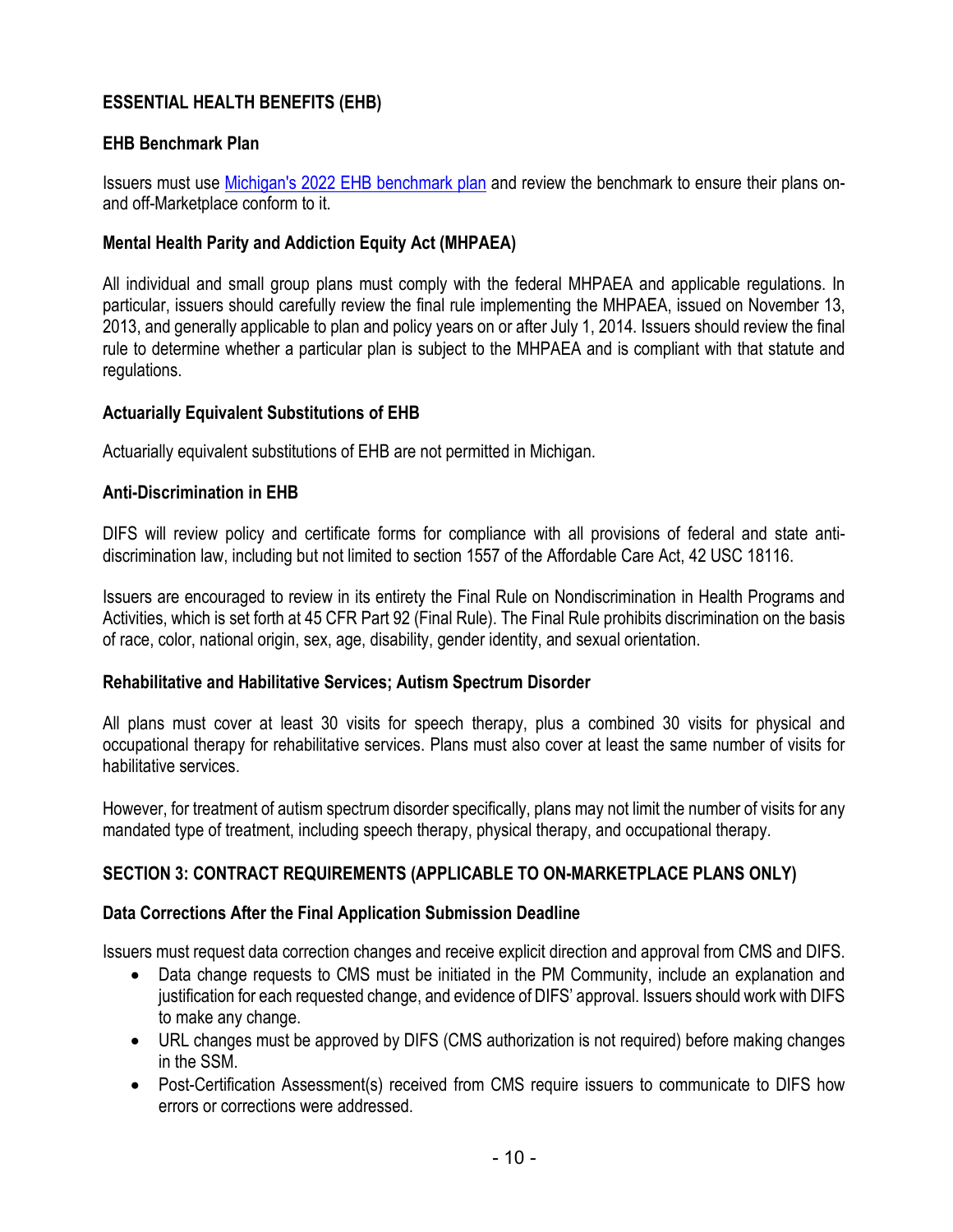Once SERFF Binders are closed, DIFS will only reopen the Binder for issuers to make data changes approved by CMS. Issuers must provide DIFS with evidence of CMS' approval for each data change.

# **Accreditation**

45 CFR 155.1045 establishes the timeline by which issuers offering plans on- Marketplace must be accredited by NCQA, URAC, or AAAHC. An issuer's accreditation status will be available to consumers at the Marketplace website. Please include Accrediting Information in the SERFF Binder under the Company and Contact tab.

## **Summary of Benefits and Coverage**

DIFS requires the 2021 form of Summary of Benefits and Coverage (SBC) as posted by CCIIO on February 3, 2020. This form applies to individual and small group on-Marketplace plans. The materials are available [here.](https://www.cms.gov/CCIIO/Resources/Forms-Reports-and-Other-Resources) Each plan must have its own unique SBC, with the associated URL link, submitted via the SSM in HIOS.

# **SECTION 4: RATING REQUIREMENTS (APPLICABLE TO ALL PLANS)**

Tutorials from SERFF were sent in February and include:

- URRT tab/filing submission (17 minutes)
	- o [https://naic.webex.com/naic/ldr.php?RCID=8fdd279b684dd81e95f1ed6576bdee6d](https://gcc02.safelinks.protection.outlook.com/?url=https%3A%2F%2Fnaic.webex.com%2Fnaic%2Fldr.php%3FRCID%3D8fdd279b684dd81e95f1ed6576bdee6d&data=04%7C01%7CSchumakerR%40michigan.gov%7C1c18b3fe3e424fc1a5fb08d9efcf9483%7Cd5fb7087377742ad966a892ef47225d1%7C0%7C0%7C637804497358591016%7CUnknown%7CTWFpbGZsb3d8eyJWIjoiMC4wLjAwMDAiLCJQIjoiV2luMzIiLCJBTiI6Ik1haWwiLCJXVCI6Mn0%3D%7C3000&sdata=i6VwrojGGgtzJrp52Lbx%2BwmQteqCR5hJ3Gp2jh%2FShhU%3D&reserved=0)
- URRT Responses/Amendments (6 minutes)
	- o <https://naic.webex.com/naic/ldr.php?RCID=dc62c787e0658801e981c296b1bdfe52>

DIFS will not accept more than one filing per market (individual or small group). Issuers that offer both PPO/EPO and HMO/POS must submit both filings in the same Form/Rate filing.

Per 45 CFR 154.200, the Part II Justification remains at 15% and is applicable by plan, not the overall rate change.

Any proposed rate changes related directly to COVID-19 must be presented in accordance with instructions included on the [FIS 2306](https://www.michigan.gov/difs/-/media/Project/Websites/difs/Form/Insurance/Insurance/FIS_2306.docm?rev=d2a4696556214a7a90015ce9b9786813) Medical Rate Checklist.

## **Required Cost-Sharing Variations for Individual Market Plans Only**

45 CFR 156.420 requires several cost-sharing plan variations for issuers offering coverage in the individual market on-Marketplace. Issuers must submit for approval the three plan variations for each silver plan offered, and the zero and limited cost-sharing variations for each plan at the platinum, gold, silver, and bronze metal levels.

In August 2020, the Court of Appeals of the Federal Circuit Court concluded that issuers are entitled to unpaid CSRs, with the expectation that the unpaid CSRs will be offset in some manner for issuers' CSR premium loading. The decision could lead to CSR payments being restored by either Congress or HHS, but neither has taken action to date. As a result, DIFS will continue to require issuers to submit rates assuming no CSR payments will be made (CSR load) for PY23. If CSR payments are restored by either Congress or HHS prior to the finalization of rates, DIFS may require companies to update their rates to remove the CSR provision. These rates apply only to on-Marketplace silver plan premiums. The actuarial memorandum should disclose the amount of CSR load included in the silver plan rates and the methodology for determining the load. Support should include current and projected distribution of silver plan members by variant level (70/73/87/94) and the associated rate impacts that produce the overall CSR load.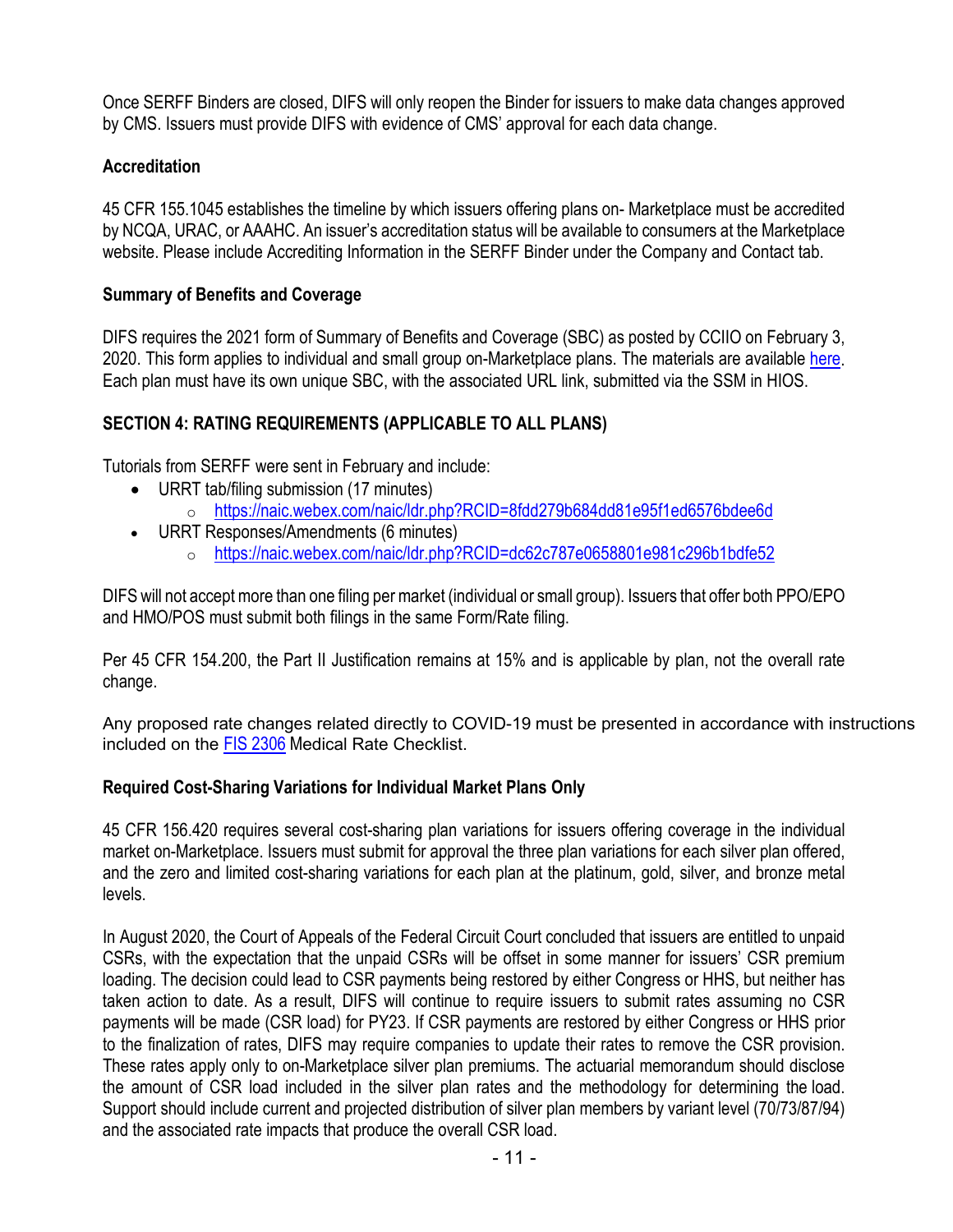## **Rating Factors**

Rates may vary based only on the following factors:

- Rating area
- Age (within a ratio of 3:1 for adults)
- Tobacco use (within a ratio of 1.5:1)

### **Additional Michigan Rating Factor Determinations**

Michigan has made the following determinations related to the allowable rating factors, applicable to all individual and small group plans:

### **Age Rating**

Michigan plans must adhere to the 3:1 ratio and federal default age curve for both individual and small group markets. The federal default age curve, applicable for plan years beginning on or after January 1, 2018, is detailed in the CMS Insurance Standards Bulletin: [Guidance Regarding Age Curves and State Reporting, Dec.](https://www.cms.gov/CCIIO/Resources/Regulations-and-Guidance/Downloads/Final-Guidance-Regarding-Age-Curves-and-State-Reporting-12-16-16.pdf)  [16,](https://www.cms.gov/CCIIO/Resources/Regulations-and-Guidance/Downloads/Final-Guidance-Regarding-Age-Curves-and-State-Reporting-12-16-16.pdf) [2016.](https://www.cms.gov/CCIIO/Resources/Regulations-and-Guidance/Downloads/Final-Guidance-Regarding-Age-Curves-and-State-Reporting-12-16-16.pdf)

### **Tobacco Ratio**

Issuers will not be required to use a tobacco ratio less than 1.5:1. Issuers will be allowed to vary their tobacco ratio based on age, if the ratio does not exceed 1.5:1 for any specific age.

### **Standard Family Tier**

Michigan will not allow the use of a standard family tier.

### **Per-Member Rating**

Michigan requires per-member rating in the small group market. Issuers wishing to offer small employers the option to be billed on an equivalent composite premium basis must comply with the requirements set forth at 45 CFR 147.102(c)(3), including the development of separate composite premiums for individuals age 21 and older and individuals under age 21.

### **Geographic Rating**

Michigan will continue using the previously defined 16 geographic rating areas for both the individual and small group market. The 16 defined geographic areas, within each of the 83 counties in Michigan, labeled A through P, can be foun[d here.](https://www.michigan.gov/difs/-/media/5B58079C65844335B2E7ABCA2527E343.ashx)

#### **Merging of Markets**

Pursuant to 45 CFR 156.80, Michigan requires issuers to maintain separate risk pools for the individual and small group markets.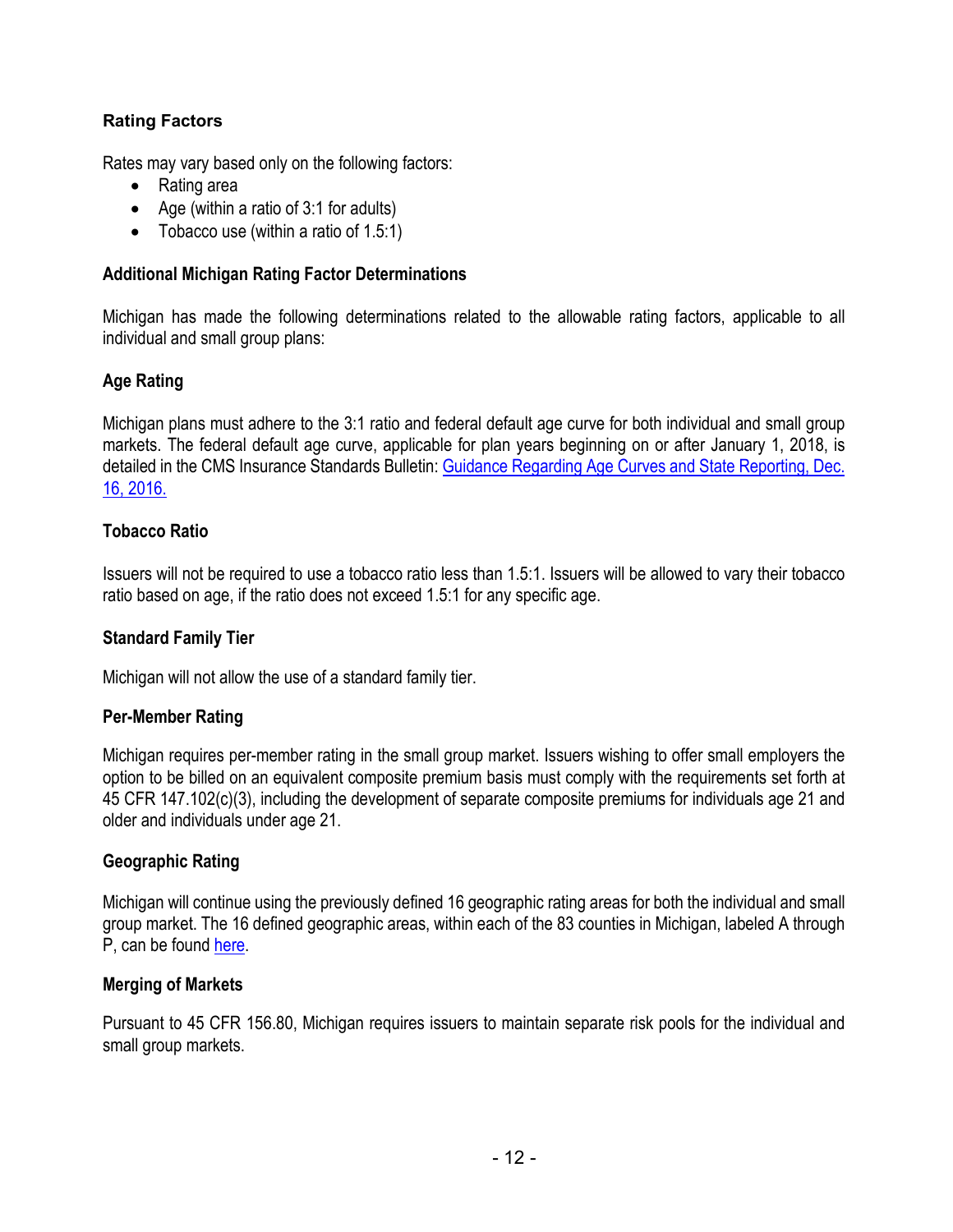### **SECTION 5: WELLNESS PLANS**

#### **General Guidelines**

A wellness program may be offered with any plan provided it:

- Meets the requirements of 45 CFR 146 and 147, and
- Is filed as part of the plan and approved by DIFS  $\bullet$
- Cannot be contingent on COVID-19 vaccination status  $\bullet$

#### **Small Group Plans that Rate for Tobacco Use**

Issuers must include a health-contingent wellness plan in the small group market if they are rating for tobacco use. The plan must provide for a reduction or elimination of the tobacco rating if the insured participates in a tobacco cessation program. The plan must also meet the requirements stated in the General Guidelines above. The plan materials must describe the conditions and benefits of the wellness plan; simply stating that a wellness plan is offered is not sufficient.

Any questions regarding this bulletin should be directed to:

Department of Insurance and Financial Services Office of Insurance Rates and Forms 530 W. Allegan Street-7th Floor Lansing, Michigan 48933 Toll Free: (877) 999-6442

Juk Fre

Anita G. Fox **Director**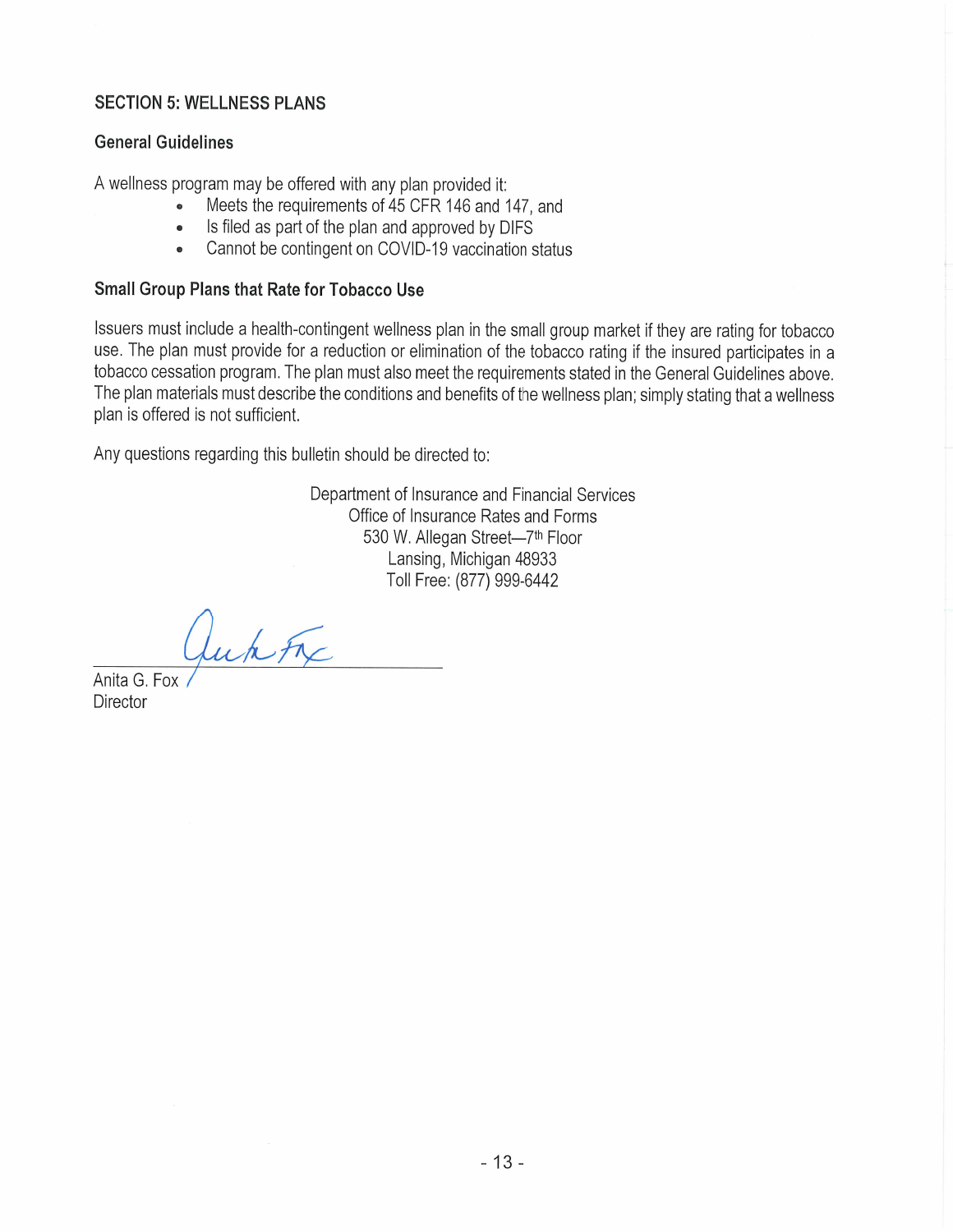

# **Exhibit 1 – FORMS PY23 Medical Plans Filing Requirements**

| <b>FINANCIAL SERVICES</b>                                                                                                                             | Requires Submission via SERFF   |                 |                           |  |
|-------------------------------------------------------------------------------------------------------------------------------------------------------|---------------------------------|-----------------|---------------------------|--|
| <b>Federal Required Templates</b>                                                                                                                     | On- and On-/Off-<br>Marketplace | Off-Marketplace | <b>SERFF Location:</b>    |  |
| <b>Essential Community Providers/Network Adequacy</b>                                                                                                 | Yes                             | No              | Binder only               |  |
| <b>Plans and Benefits</b>                                                                                                                             | Yes                             | Yes             | <b>Binder only</b>        |  |
| Service Area                                                                                                                                          | Yes                             | Yes             | <b>Binder only</b>        |  |
| Network ID                                                                                                                                            | Yes                             | Yes             | <b>Binder only</b>        |  |
| <b>Prescription Drug</b>                                                                                                                              | Yes                             | Yes             | Binder only               |  |
| <b>Rates Table</b>                                                                                                                                    | Yes                             | Yes             | Form/Rate Filing & Binder |  |
| Business Rules - One per Issuer, include both Individual and Small<br>Group on the same template                                                      | Yes                             | Yes             | <b>Binder only</b>        |  |
| Accreditation                                                                                                                                         | Yes                             | <b>No</b>       | Binder only               |  |
| Plan ID Crosswalk (Individual only; Supporting Documentation<br>(tab                                                                                  | Yes                             | <b>No</b>       | <b>Binder only</b>        |  |
| Transparency in Coverage - One per Issuer, include both<br>Individual and Small Group on the same template (not required for<br>off-Marketplace only) | Yes                             | <b>No</b>       | <b>Binder only</b>        |  |
| Michigan Required Supporting Documentation                                                                                                            |                                 |                 |                           |  |
| Michigan Network Data Template (Supporting Documentation<br>tab)                                                                                      | Yes                             | Yes             | <b>Binder only</b>        |  |
| Checklist for Individual and Small Group Medical Plans - Forms                                                                                        | Yes                             | Yes             | Form/Rate Filing & Binder |  |
| Checklist for Individual and Small Group Medical Plans - Network<br>Adequacy                                                                          | Yes                             | Yes             | <b>Binder only</b>        |  |
| MI Uniform Modification Justification Form                                                                                                            | Yes                             | Yes             | Form/Rate Filing & Binder |  |
| <b>Filing Deadlines</b>                                                                                                                               | Small Group 5/11/2022           |                 |                           |  |
|                                                                                                                                                       | Individual 6/8/2022             |                 |                           |  |

**NOTE:** All required templates must be completed and, if applicable, validated before uploading to SERFF. Use of PY23 QHP Application Review Tools including the Data Integrity Tool is required for the initial template submission and any subsequent submission. All template revisions must be uploaded to the same locations as originally filed (i.e., SERFF Form/Rate Filing, Binder or BOTH).